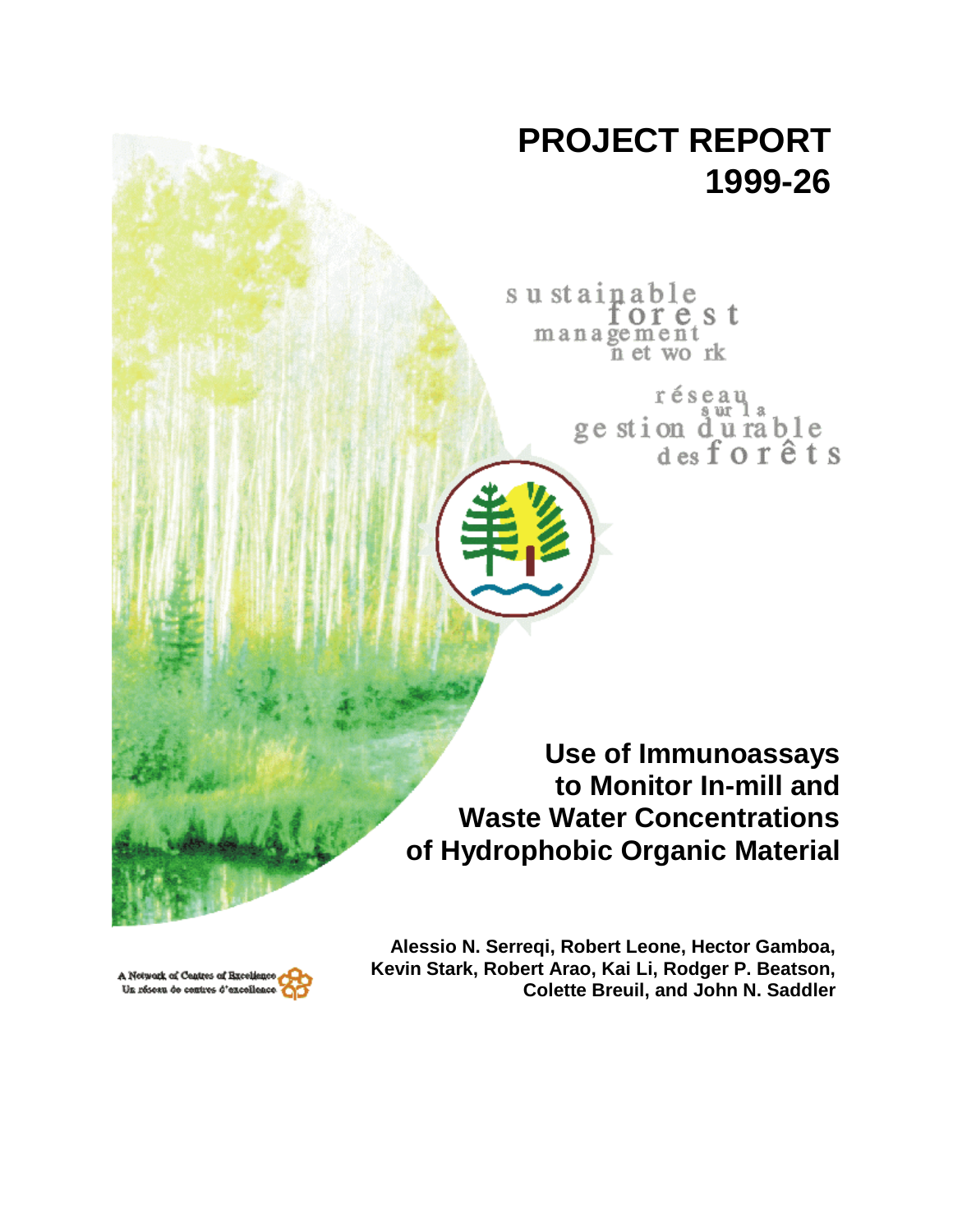For copies of this or other SFM publications contact:

Sustainable Forest Management Network G208 Biological Sciences Building University of Alberta Edmonton, Alberta, T6G 2E9 Ph: (780) 492 6659 Fax: (780) 492 8160 http://www.biology.ualberta.ca/sfm/

ISBN 1-55261-040-3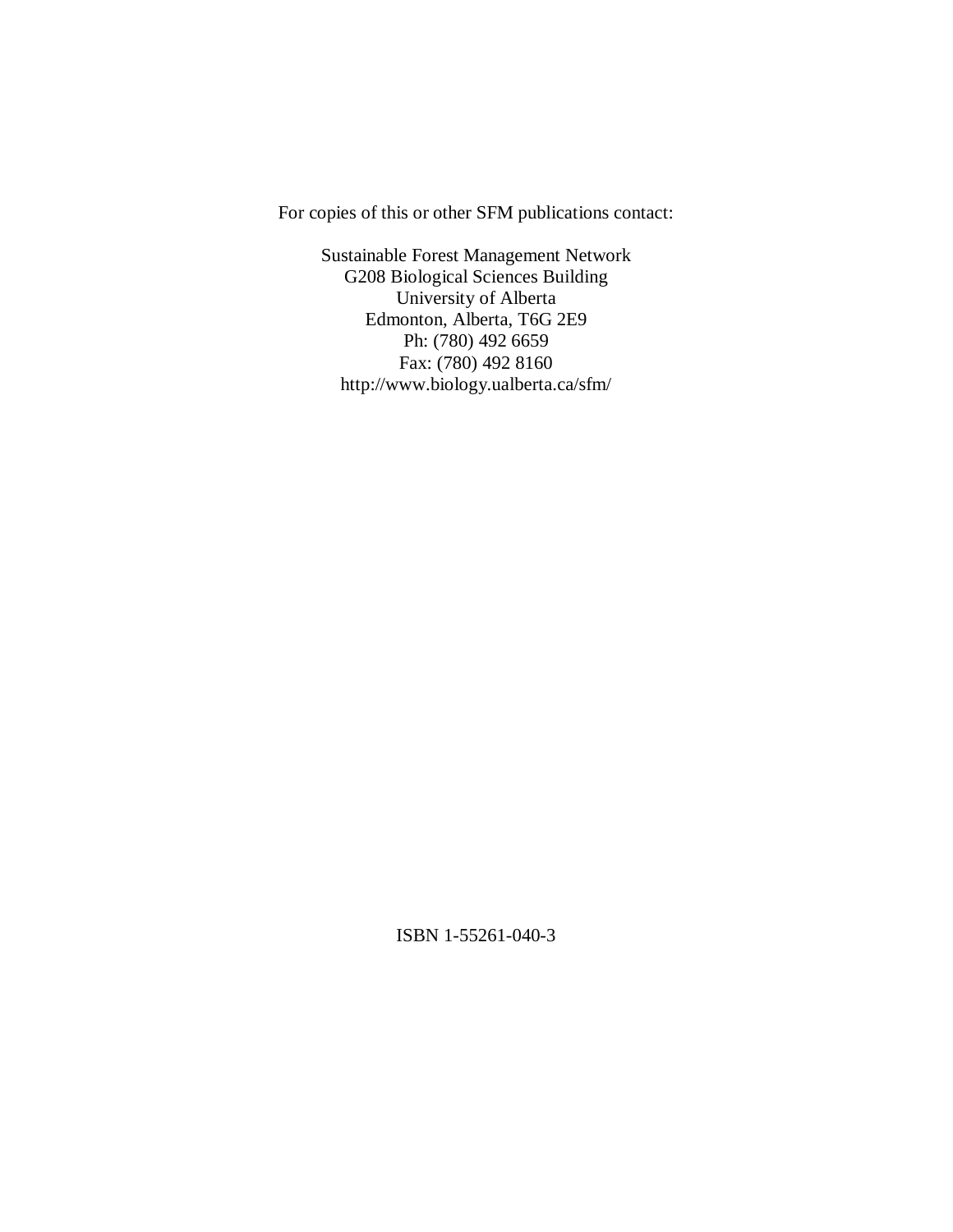# **Use of Immunoassays to Monitor In-mill and Waste Water Concentrations of Hydrophobic Organic Material**

by

**Alessio N. Serreqi, Robert Leone, Hector Gamboa, Kevin Stark, Robert Arao, Kai Li, Rodger P. Beatson, Colette Breuil and John N. Saddler\***

> \*Chair of Forest Products Biotechnology, Department of Wood Science, Faculty of Forestry, University of British Columbia 4041-2424 Main Mall, Vancouver, BC V6T 1Z4

> > **July 1999**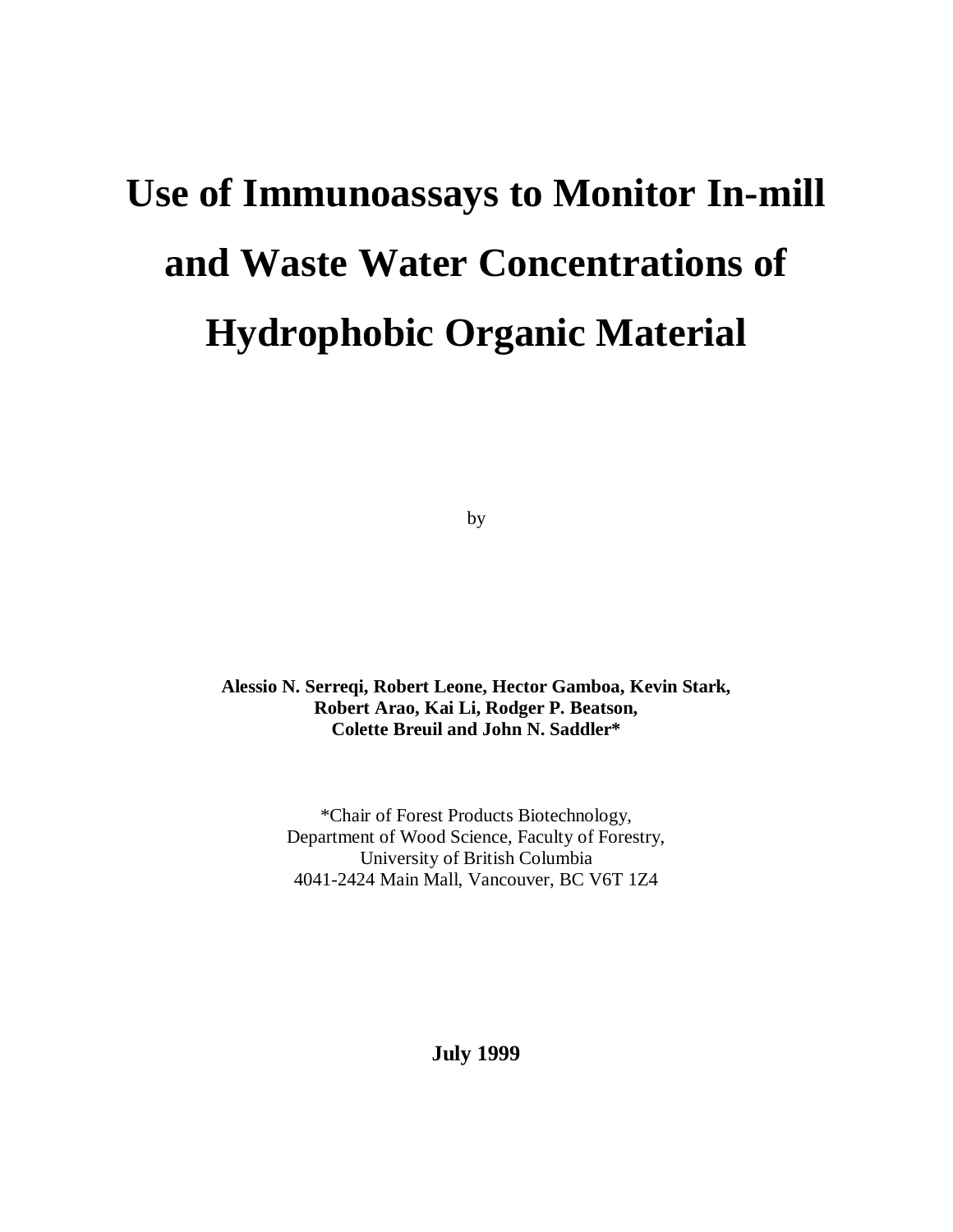# **ABSTRACT**

The pulp and paper industry is moving towards mill closure for environmental and economic reasons. As mill waters are recycled, extractives concentrations are expected to increase significantly and methods to monitor their levels will be needed. One class of extractives of concern is the resin acids because of their toxic nature and detrimental effects to pulp and paper making processes. A simple, accurate, fast, reliable analytical method will be necessary to monitor their levels throughout pulp mill process waters. Previous work established dehydroabietic acid (DHA) as a good marker for the total resin acid content of treated pulp mill effluent samples. The ability of DHA to be a marker for total resin acid content of in-mill process lines of a TMP/CTMP pulp mill using a spruce/pine/fir furnish was tested. Concurrently the adequacy of using an enzyme-linked immunosorbent assay (ELISA) to monitor DHA from inmill process lines was tested. In previous work an ELISA for DHA was developed using polyclonal antibodies raised in rabbits. These antibodies were determined to be very sensitive for DHA, with an IC<sub>50</sub> of 7.2  $\pm$  2.0 ng·ml<sup>-1</sup> (ppb). The assay was tested with resin acid free process water samples from a highly closed pulp mill. The samples were spiked with known amounts of DHA and directly purified by a solid phase extraction (SPE) method. At present several samples are being analyzed and results will be provided in a forthcoming paper. However, DHA may not be the best resin acid to use as a marker for total resin acid content of in-mill process water samples. A GC analysis of the resin acid content of 167 process water samples established abietic acid as the best single marker for total resin acid content. A correlation of 0.928 was found between the abietic acid concentration and the total resin acid content of these samples. An improved correlation of 0.957 was obtained if a combination of isopimaric and abietic acid contents was used as the marker for total resin acid content. A correlation of only 0.664 was obtained between DHA and total resin acid content of these samples.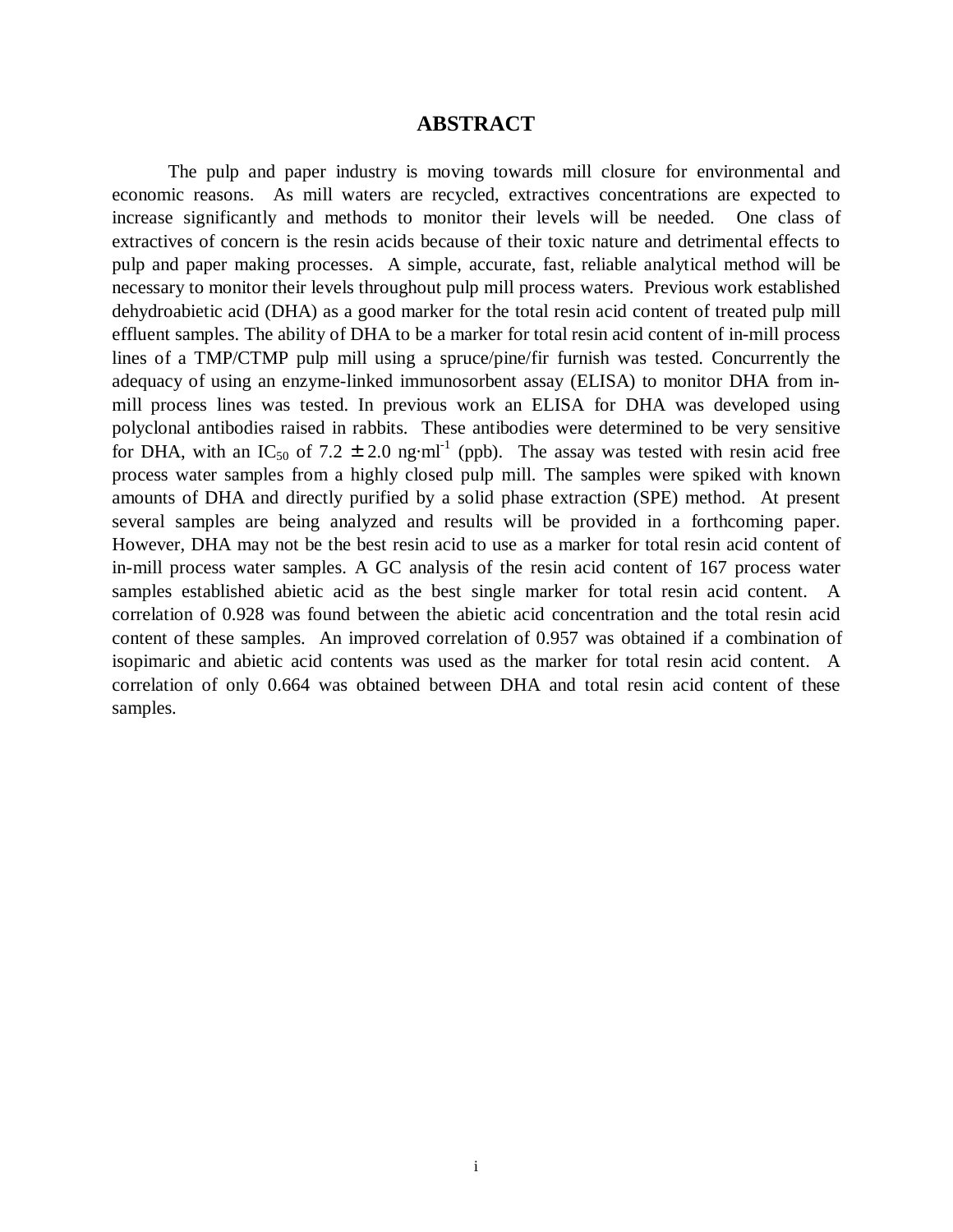#### **PROJECT REPORT**

To reduce fresh water consumption and decrease energy costs as well as the amount of effluent released into the environment pulp and paper mills worldwide are moving towards water systems closure. However, mill closure will cause increased accumulation of dissolved and colloidal substances (DCS). These substances are known to be released from wood during mechanical pulping processes (Allen, 1975; Järvinen, et al.*,* 1980), therefore, mills must improve management of their process water systems to maintain productivity and product quality (Cronin, 1996; Farlow, 1996). The dissolved and colloidal substances are mostly composed of lipophilic extractives, lignins, polysaccharides and inorganic materials (Sjöström, 1990; Ekman, et al.*,* 1990). High levels of these materials are associated with problems such as pitch deposits, reduced paper strength and decreased brightness (Brandal and Lindheim, 1966; Lindström, et al.*,* 1977). Accumulation of DCS in white water will be detrimental to paper machine runnability and paper quality.

The various components in DCS have been shown to cause different effects on the paper making process and paper quality (Wearing, et al.*,* 1985; Francis and Ouchi, 1997). For example, resin acids are a class of lipid extractives associated with DCS that reduce wet web strength properties (Zhang, et al.*,* 1999). Furthermore resin acids are known to be toxic to aquatic life. Their 96h-LC<sub>50</sub> to rainbow trout ranges from 0.2 to 1.7 mg·ml<sup>-1</sup> at neutral pH (McLeay and Associates Ltd. 1986). Therefore, monitoring resin acid levels in process lines of mills moving toward water systems closure may become increasingly important. Pulp and paper mills using softwoods as a furnish release resin acids from wood chips into process waters regardless of the pulping method (McLeay and Associates Ltd. 1986).

Gas chromatography (GC) is still the method of choice for monitoring the levels of individual resin acids and several methods with flame ionization have been developed to analyze them in pulp mill effluents (NCASI, 1986; Foster and Zinkel, 1982; Voss and Rapsomatiotis, 1985). Unfortunately these techniques are tedious and require extensive sample pretreatment. The samples must be extracted, and typically require clean-up procedures and/or derivatization steps before they are finally quantified. Large numbers of samples cannot be routinely and rapidly analyzed and the above methods are not amenable to on-line analysis. An alternative procedure would be to analyze for one or two components that are representative of the total amount of resin acids present. Such an approach could be simpler if a fast and accurate analytical method was available.

DHA has been demonstrated to be a useful indicator of total resin acids in biologically treated effluents. Chow et al. (1996) developed an HPLC method for the direct analysis of DHA from pulp mill effluent. This method requires no hazardous chemicals during sample pretreatment and DHA concentrations as low 100  $ng·ml^{-1}$  are detected. These researchers obtained a good correlation of their results with both the DHA and total resin acid content determined by a GC method. Immunoassay methods are another good alternative to GC because in general they are simple, sensitive and adaptable to laboratory or field situations. They usually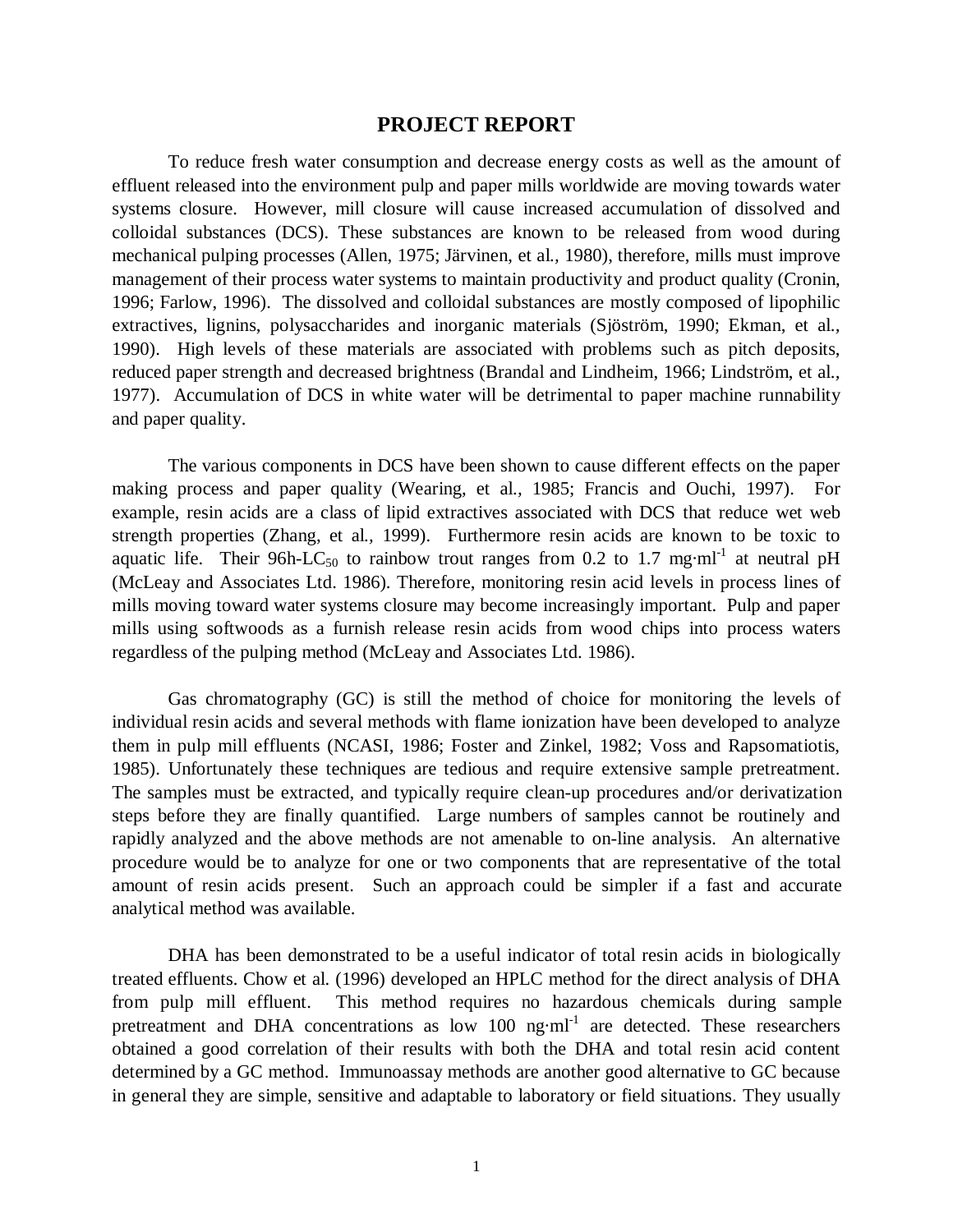require little sample pretreatment before analysis and tend to be inexpensive. They are a semiquantitative technique that have been successfully applied to a range of pesticides, (Rittenburg, et al.*,* 1990) industrial chemicals (Eck, et al.*,* 1990) and microbial toxins (Ramakrishna, et al.*,* 1990). Li et al. (1997) developed a direct immunoassay based on ELISA that measures the amount of DHA-like resin acids in pulp mill effluent samples (see appendix 1). A DHAconjugate was used as the immunogen and antibodies produced against this conjugate significantly cross-reacted with other resin acids that had a similar chemical structure to DHA. It was shown that knowledge of the levels of DHA-like resin acids could be used to determine total resin acid content in pulp mill effluents.

These antibodies were used to develop an indirect competitive ELISA to measure levels of DHA-like resin acids from process waters of pulp and paper mills. Before testing the assay on mill samples it was tested on buffered water samples spiked with known amounts of DHA. Recovery results for these samples ranged from 75-118%, which is an acceptable range for ELISA. The assay was then tested on resin acid free process water samples from a highly closed pulp mill. The recovery determined by ELISA for DHA in these samples was 130-250%. This indicated that components present in the sample were interfering with the assay. A solid phase extraction procedure was developed as pretreatment for the samples prior to analysis. The ability of the pretreatment to remove the interfering components was tested and the results will be presented in a forthcoming paper. For information on the ELISA and development of the SPE pretreatment see appendices 2 and 3.

At the same time we attempted to establish the ability of a single resin acid to be a marker for total resin acid content of in-mill process water samples. The resin acid content of 25 in-mill process water samples from various sites of the Quesnel River Pulp Mill was determined by GC. The ability of one or two resin acids to be a marker for the total resin acid content of the samples was tested. It was determined that abietic acid was the single best marker while DHA was the poorest marker. This unexpected result led to the examination of results from a resin acid audit carried out at the Quesnel River Pulp Mill by Bicho et al. (1996). The resin acid content of 167 in-mill process water samples was examined and once again abietic acid proved to be the best marker for total resin acid content while DHA was the poorest. Results of this work are presented in appendix 4.

# **ACKNOWLEDGEMENTS**

Quesnel River Pulp, Quesnel, BC. Millar Western, Meadowlake, Sask. PAPRICAN Sustainable Forest Management Network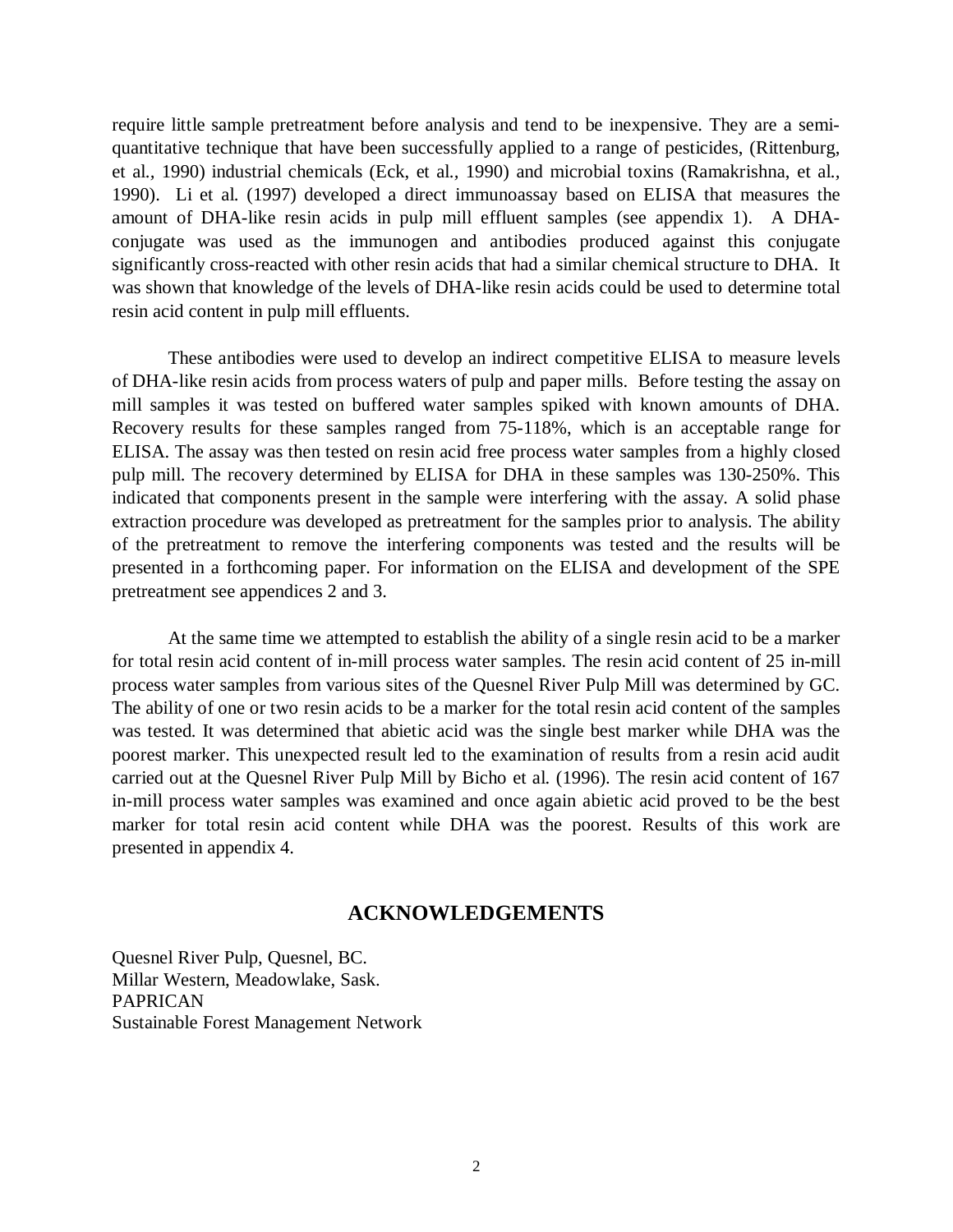#### **REFERENCES**

Allen L. H. (1975) Pitch in wood pulps. *Pulp Paper Can.* **76**, T139-146.

- Bicho P., Moosbrugger R., MacLean B. and Saddler J. N. (1996) *Sources of resin acids in a mechanical mill and their removal during effluent biotreatment.* CPPA Pacific and Western Coast Branches Meeting Spring Conference, Jasper, CA, May 12-18.
- Brandal J. and Lindheim A. (1966) The influence of extractives in groundwood pulp on fiber bonding. *Pulp Paper Mag. Can.* **67**, T431-435.
- Chow S. Z. and Shepard D. (1996) High performance liquid chromatographic determination of resin acids in pulp mill effluent. *Tappi J.* **79**(10), 173-179.
- Cronin W. R. (1996) Effluent closure forces close look at liquid/solid separation issues. *Pulp Paper* **70**, 59-60, 63-64.
- Eck D. L., Kurth M. J. and MacMillan C. (1990) Trinitrotoluene and other nitroaromatic compounds: Immunoassay methods. In Immunochemical Methods for Environmental Analysis. ACS Symposium Series 442, American Chemical Society, Washington DC. pp. 79-94.
- Ekman R., Ekerman C. and Holmbom B. (1990) Studies on the behaviour of extractives in mechanical pulp suspensions. *Nordic Pulp and Paper Research J.* **5**, 96-102.
- Farlow M. (1996) Water management critical for mills making effort at white water closure. *Pulp Paper* **70**, 93-97.
- Foster D. O. and Zinkel D. F. (1982) Qualitative and quantitative analysis of diterpene resin acids by glass capillary gas-liquid chromatography. *J. Chromatog.* **248**, 89-98.
- Francis D. W. and Oucji M. D. (1997) *Effect of dissolved and colloidal solids on newsprint properties.* Pira International Conference on Wet-End Chemistry and COST Workshop, Gatwick, UK, May 28-29.
- Järvinen R., Vahtila M., Mannström B. and Sundholm J*.* (1980) Reduce environmental load in TMP. *Pulp Paper Can*. **81**, 39-43.
- Lindström T., Söremark C. and Westman L. (1977) The influence on paper strength of dissolved and colloidal substances in the white water. *Svensk Papperstdng*. **80**, 341-345.
- McLeay D. and Associates Ltd. (1986) *Aquatic toxicity of pulp and paper mill effluents: A review*. Prepared for Environment Canada, Fisheries and Oceans Canada, Canadian Pulp and Paper Assoc and Ontario Ministry of the Environment. Report EPS 4/PF/1.
- NCASI (1986). *Procedures for the analysis of resin and fatty acids in pulp mill effluent*. Natl. Counc. Pap. Ind. Air Stream Improv. New York. Tech. Bull. No. 501.
- Ramakrishna N., Lacey J., Candlish A. A. G., Smith J. E. and Goodbrand I. A. (1990) *Assoc*. *Off. Anal. Chem*. Monoclonal antibody-based enzyme linked immunosorbent assay of aflatoxin B1, T-2 toxin and ochratoxin A in barley. **73,** 71-76
- Rittenburg J. H., Grouthaus G. D., Fitzpatrick D. A. and Lankow R. K. (1990) Rapid on-site immunoassay systems agricultural and environmental applications. In Immunoassays for Trace Chemical Analysis. ACS Symposium Series 451, American Chemical Society, Washington DC. pp. 28-39
- Sjöström J. (1990) Fractionation and characterization of organic substances dissolved in water during groudwood pulping of spruce. *Nordic Pulp Paper Res. J*. **5**, 9-15.